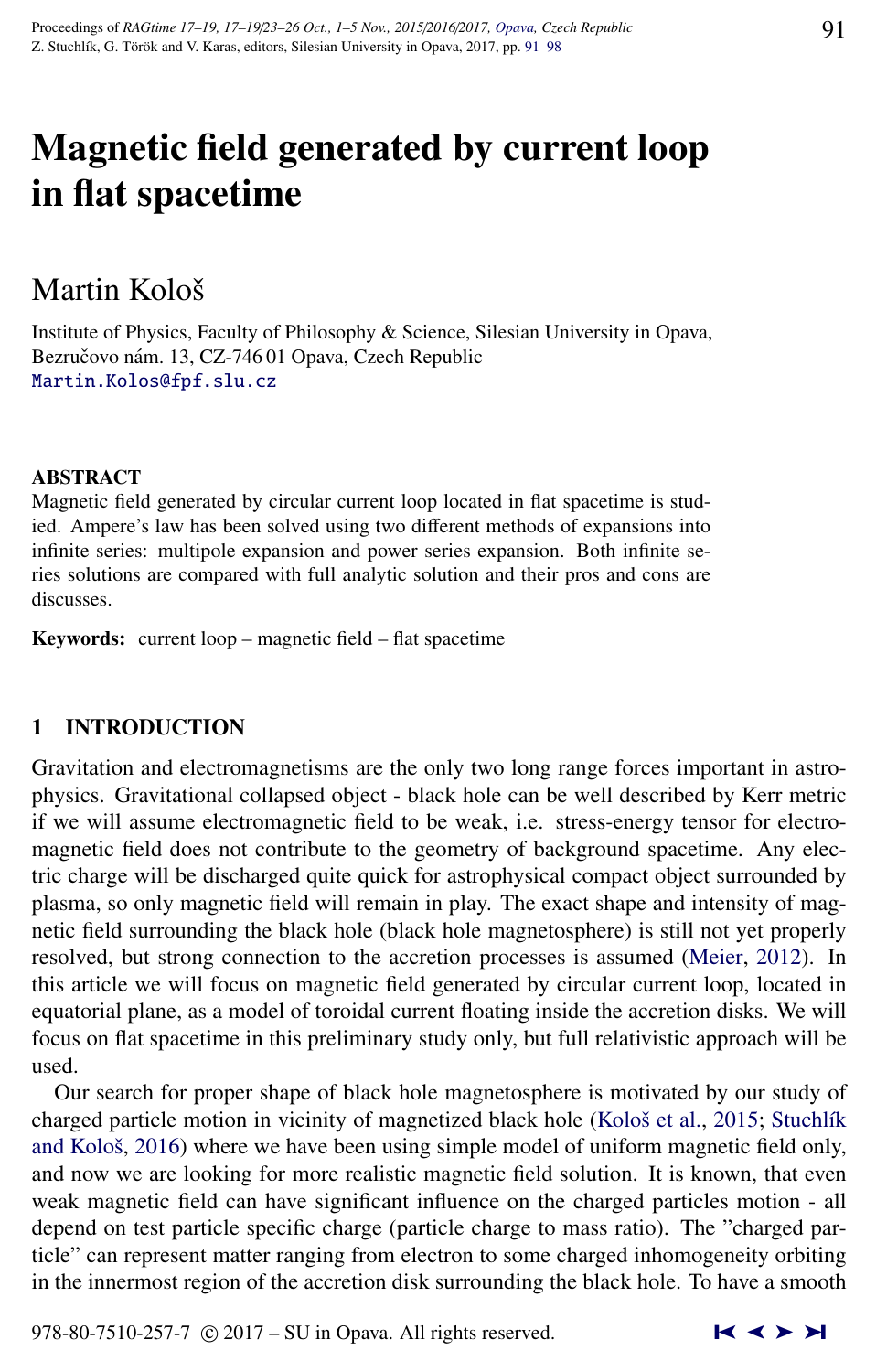# <span id="page-1-0"></span>92 *M. Koloˇs*

charged particle trajectory, the spacetime metric and tensor of electromagnetic field must be sufficiently smooth in the region where the motion of particle occur. As we will see further, some magnetic field solutions are composed of two branches matched at some radii and hence does not meet smoothness criteria.

# 2 MAXWELL'S EQUATIONS

Gravity will not be included at this stage and the spacetime is flat with line element

$$
ds^{2} = -dt^{2} + dr^{2} + r^{2} d\theta^{2} + r^{2} \sin^{2} \theta d\phi^{2}.
$$
 (1)

Cartesian coordinates  $x, y, z$  can be obtained by the coordinate transformations

$$
x = r \cos \phi \sin \theta, \quad y = r \sin \phi \sin \theta, \quad z = r \cos \theta.
$$
 (2)

Vectors and tensors can be expressed in local frame of reference using relations

$$
A^{\widehat{\mu}} = \frac{\partial x^{\widehat{\mu}}}{\partial x^{\mu}} A^{\mu}, \qquad F^{\widehat{\mu}\widehat{\nu}} = \frac{\partial x^{\widehat{\mu}}}{\partial x^{\mu}} \frac{\partial x^{\widehat{\nu}}}{\partial x^{\nu}} F^{\mu\nu},
$$
  
where the local observer coordinates are

$$
\widehat{\mathrm{d}t} = \mathrm{d}t, \quad \widehat{\mathrm{d}r} = \mathrm{d}r, \quad \widehat{\mathrm{d}\theta} = r \,\mathrm{d}\theta, \quad \widehat{\mathrm{d}\phi} = r \sin \theta \,\mathrm{d}\phi. \tag{4}
$$

The metric  $g_{\hat{\mu}\hat{\nu}}$  constructed by local observer coordinates has very simple form  $g_{\hat{\mu}\hat{\nu}}$  = diag(−1, 1, 1, 1) and vectors has  $A^{\mu} = A_{\mu}$  for all  $\mu \in \{r, \theta, \phi\}$ .<br>A mnere's law from classical Maxwell's equations can be

Ampere's law from classical Maxwell's equations can be written as [\(Jackson,](#page-7-0) [1998\)](#page-7-0)

$$
\nabla \times \mathbf{B} = \mu_0 \mathbf{J}, \qquad (\mathbf{B} = \nabla \times \mathbf{A}), \tag{5}
$$

where  $\bf{B}$  is vector of magnetic field,  $\bf{J}$  is vector of the current density and  $\bf{A}$  is vector potential. Using Coulomb gauge  $\nabla \cdot \mathbf{A} = 0$ , the Ampere's law can be rewritten

$$
\nabla^2 \mathbf{A} = \mu_0 \mathbf{J}, \qquad (\nabla \times (\nabla \times \mathbf{A}) = \nabla \cdot (\nabla \cdot \mathbf{A}) - \nabla^2 \mathbf{A} = \mu_0 \mathbf{J}). \tag{6}
$$

In SI units we are using vacuum permeability  $\mu_0$ , in Gaussian units one must substitute  $\mu_0$ with  $4\pi/c$ .

Relativistic formulation of Maxwell's equations in flat spacetime is

$$
\partial_{\alpha} F_{\mu\nu} + \partial_{\nu} F_{\alpha\mu} + \partial_{\mu} F_{\nu\alpha} = 0, \qquad \partial_{\alpha} F^{\alpha\beta} = \mu_0 J^{\beta}.
$$
\n<sup>(7)</sup>

where  $J^{\beta}$  is electric current four-vector. Electromagnetic tensor  $F_{\mu\nu}$  is given by

$$
F_{\mu\nu} = \partial_{\mu}A_{\nu} - \partial_{\nu}A_{\mu},\tag{8}
$$

where  $A^{\mu}$  is electromagnetic four-vector. Assuming axial symmetry and absence of electric field, the only non-zero component of  $A^{\mu}$  will be  $A^{\phi}$ 

$$
A^{\mu} = (0, 0, 0, A^{\phi}), \quad A^{\phi} = A^{\phi}(r, \theta), \quad A_{\phi} = A^{\phi} r^{2} \sin^{2} \theta = A^{\phi} r \sin \theta.
$$
 (9)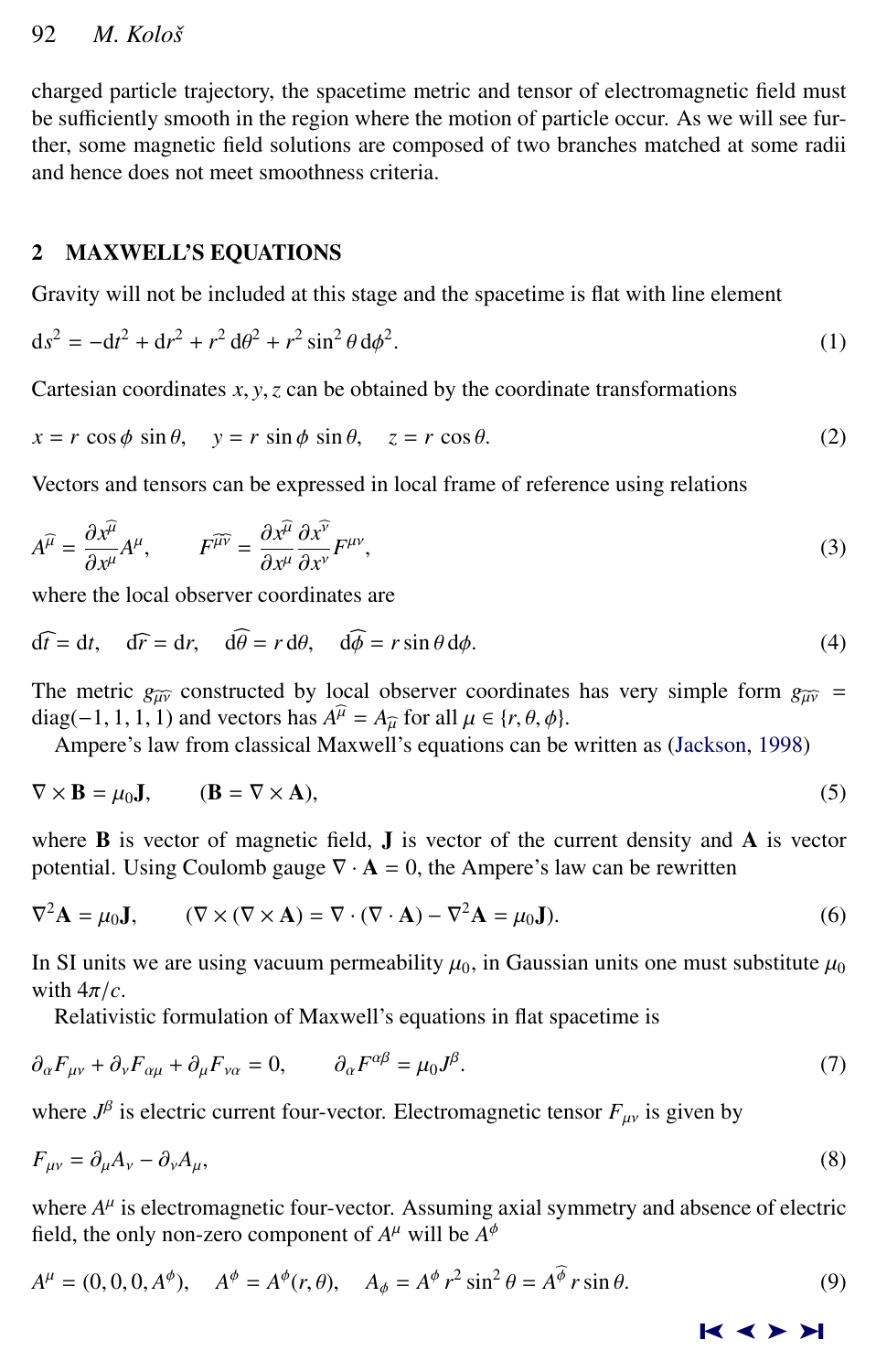<span id="page-2-0"></span>

**Figure 1.** Shape of magnetic field lines around current loop with radius  $a = 6$  in flat spacetime. Dipole approximation (left) and full analytic solution (right) are plotted.

The first of Maxwell's equations [\(7\)](#page-1-0) is satisfied identically, while the second is giving the equation which we will be solving in this proceeding

$$
r^2 \frac{\partial}{\partial r} \left( \frac{\partial}{\partial r} A_\phi \right) + \sin \theta \frac{\partial}{\partial \theta} \left( \frac{1}{\sin \theta} \frac{\partial}{\partial \theta} A_\phi \right) = -\mu_0 J^\phi r^4 \sin^2 \theta. \tag{10}
$$

We will call this equation Ampere's law, but it can be also wield as special case of Grad— Shafranov equation well known from MHD [\(Meier,](#page-7-0) [2012\)](#page-7-0).

Magnetic field three-vector **B** =  $(B^{\hat{r}}, B^{\theta}, B^{\phi})$  can be related to four-vector  $A_{\phi}$ 

$$
\overline{B}^{\widehat{r}} = \frac{A_{\phi,\theta}}{r^2 \sin \theta}, \quad \overline{B}^{\widehat{\theta}} = -\frac{A_{\phi,r}}{r \sin \theta}, \quad \overline{B}^{\widehat{\theta}} = 0.
$$
\n(11)

Circular current loop with radius *a* is located in *x*-*y* plane (equatorial plane  $\theta = \pi/2$ ).<br>though the current is created by moving charge, the loop itself is considered to be neutral. Although the current is created by moving charge, the loop itself is considered to be neutral. The current loop is given by current density  $J^{\mu}$ , but due to symmetry, only  $J^{\phi}$  component will be non-zero

$$
J^{\phi}(r,\theta) = \frac{I}{r^2} \delta(r-a) \delta(\theta - \pi/2), \qquad \int J^{\hat{\phi}} d\hat{r} d\hat{\theta} = \int J^{\phi} r^2 \sin \theta dr d\theta = I. \tag{12}
$$

where  $\delta$  is Dirac delta function and the total current through  $r$ - $\theta$  plane (*x*-*z* plane) is normalized to *I*. Since the current density is given by delta functions  $\delta(r - a)$  and  $\delta(\theta - \pi)$ , it is zero except for one point  $r = a$  in equatorial plane. We will be looking for the solution of eq. (10) with the right side equal to zero, and the current existence will be important as boundary condition only.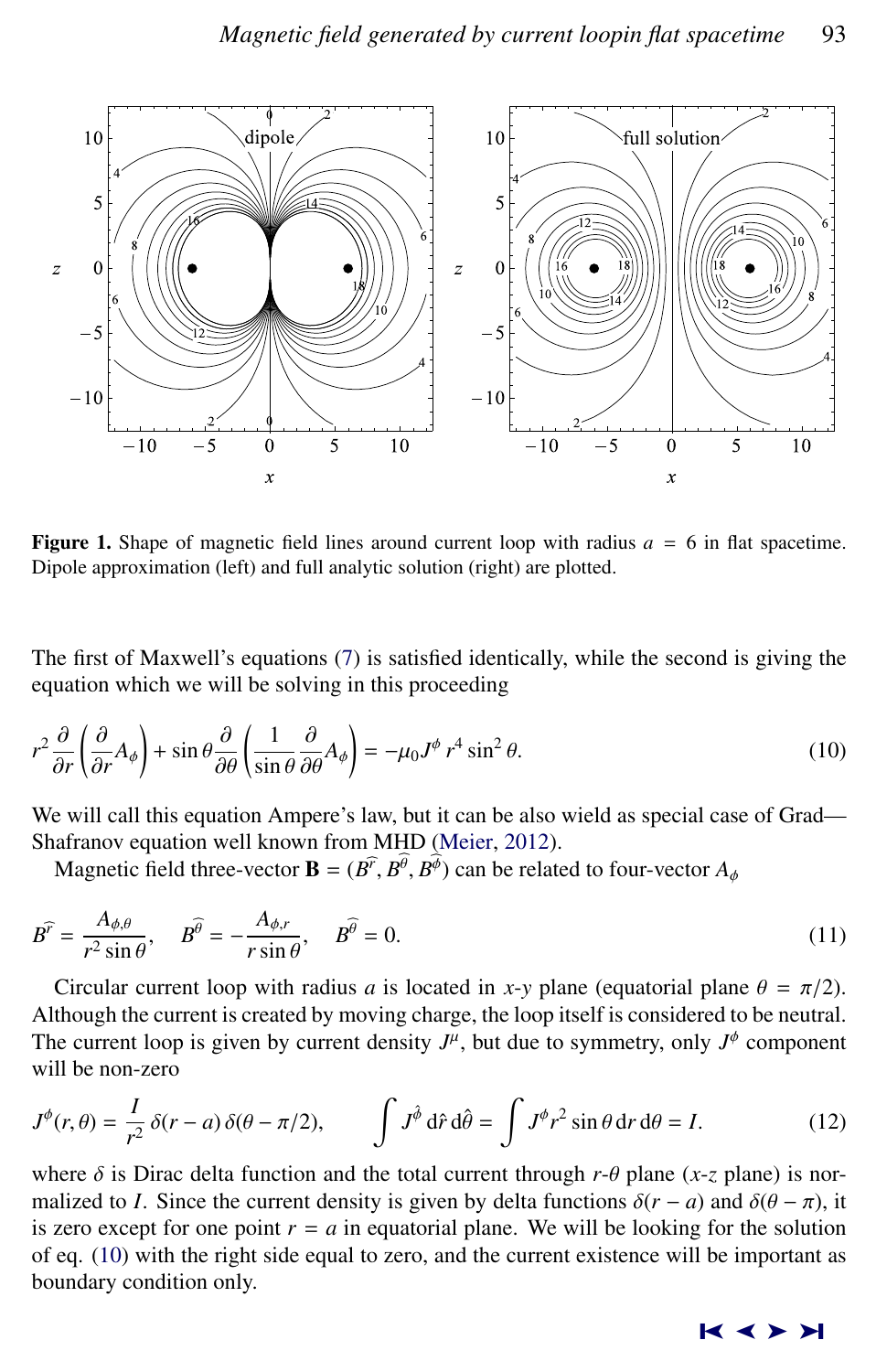# <span id="page-3-0"></span>3 SOLUTIONS OF MAXWELL'S EQUATIONS

In classical electromagnetism we could express the Ampere's law in integral form. The analytic solution for vector potential  $A$  can be found using

$$
\mathbf{A}(\mathbf{x}) = \frac{\mu_0}{4\pi} \int \frac{\mathbf{J}(\tilde{\mathbf{x}})}{|\mathbf{x} - \tilde{\mathbf{x}}|} d^3 \tilde{x}.
$$
 (13)  
The exact solution for circular current loop can be found using complete elliptic integral of

the first  $K(m)$  and second  $E(m)$  kind [\(Jackson,](#page-7-0) [1998\)](#page-7-0)

$$
A^{\widehat{\phi}}(r,\theta) = \mu_0 I a \frac{(2-k^2)K(k^2) - 2E(k^2)}{\pi k^2 \sqrt{a^2 + 2ar\sin\theta + r^2}}, \quad k^2 = \frac{4ar\sin\theta}{a^2 + r^2 + 2ar\sin\theta}.
$$
 (14)

Far away from the current loop  $r \gg a$  ( $\mathbf{x} \approx \mathbf{\tilde{x}}$ ) simpler expression can be found

$$
A^{\widehat{\phi}}(r,\theta) = \frac{\mu_0 I a^2 r \sin \theta}{4r^3}, \qquad A = \frac{\mu_0}{4\pi r^2} \frac{\mathbf{m} \times \mathbf{r}}{r},
$$
\n(15)

where **m** current loop magnetic dipole moment **m** =  $\pi I a^2 \mathbf{z}$ , **z** is unit base vector in *z* direction and  $4\pi r^2$  is the surface of a sphere with radius *r* direction and  $4\pi r^2$  is the surface of a sphere with radius *r*.<br>Assuming the current  $I^{\phi}$  to be completely zero (no current

Assuming the current  $J^{\phi}$  to be completely zero (no current loop), there exist another very simple solution to the Ampere's law [\(10\)](#page-2-0)

$$
A^{\widehat{\phi}}(r,\theta) = \frac{B}{2} r \sin \theta = \frac{B}{2} x, \qquad B^{\widehat{r}} = B \cos \theta, \quad B^{\widehat{\theta}} = -B \sin \theta.
$$
 (16)

This form of vector potential  $A^{\phi}$  represent uniform magnetic field with strength *B* oriented perpendicularly to the equatorial plane [\(Wald,](#page-7-0) [1974\)](#page-7-0)

Magnetic field **B** is fully specified by electromagnetic four-potential  $A^{\mu}$ , see eq [\(11\)](#page-2-0). We can provide the exact form of magnetic field **B**, but it is more elegant to work with electromagnetic potential  $A^\mu$  instead. Shape of magnetic field  ${\bf B}$  can be easily plotted using contour lines of electromagnetic potential

$$
A^{\widehat{\phi}}(r,\theta) = \text{const.}
$$
 (17)

For example for uniform magnetic field (16), equally spaced straight lines parallel to *z* axis can be obtained. For compassion the full analytic solution of vector potential (14) and its dipole approximation (15) are plotted in Fig. [1.](#page-2-0)

# 3.1 Multipole expansion

Using substitution  $A_{\phi} = R(r) \cdot \Theta(\theta)$  for the electromagnetic four-potential  $A_{\phi}$ , the Ampere's law [\(10\)](#page-2-0) can be separated in two second order linear ordinary differential equations. The solution can be written as multipole expansion into spherical harmonics [\(Jackson,](#page-7-0) [1998\)](#page-7-0)

$$
A_{\phi} = \mu_0 J \sum_{n=0,2}^{\infty} \frac{\sqrt{\pi} \sin \theta P_{n+1}^1(0) Y_{n+1}^1(\theta,0)}{\sqrt{(n+1)(n+2)(2n+3)}} \cdot \begin{cases} r^{n+2} a^{-n-1} & \text{for } r \in (0,a) \\ a^{n+2} r^{-n-1} & \text{for } r \in (a,\infty) \end{cases}
$$
(18)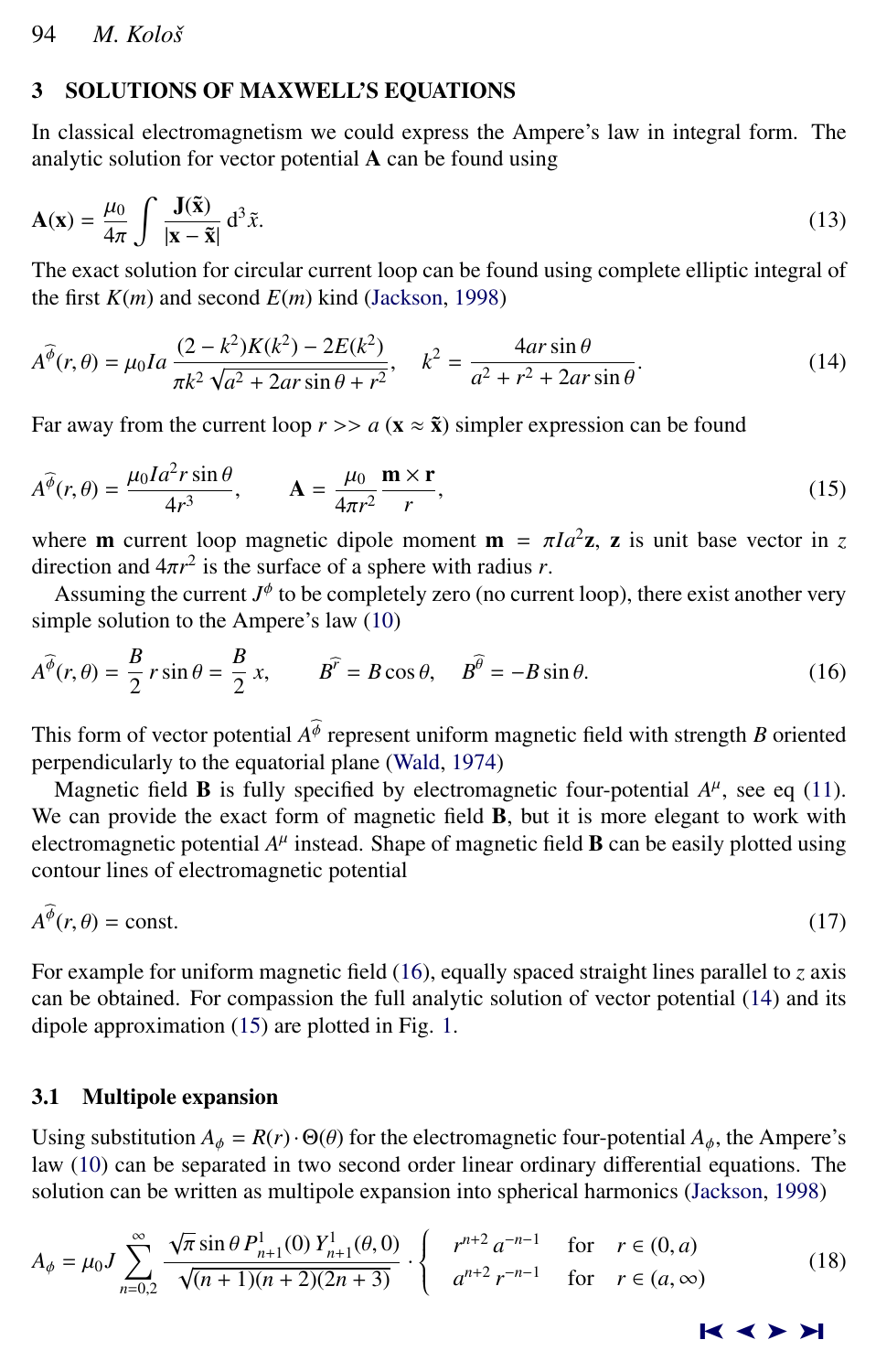<span id="page-4-0"></span>

Figure 2. Current loop magnetic field shape for different orders of multipole expansion.

where  $Y_n^1(\theta, 0)$  are Laplace's spherical harmonics (contains trigonometric functions) and  $P^1(0)$  are associated Legendre polynomial (pumber coefficients). The same solution can be  $P<sub>n</sub><sup>1</sup>(0)$  are associated Legendre polynomial (number coefficients). The same solution can be also expressed in different infinite series form [\(Petterson,](#page-7-0) [1974\)](#page-7-0)

$$
A_{\phi} = \frac{-\mu_0 J}{\sqrt{\pi}} \sum_{l=0,2}^{\infty} \mathbf{M}(l) \cdot \sin^2 \theta \cdot \mathbf{C}_1^{\frac{3}{2}}(\cos \theta) \cdot \begin{cases} a^{-2l-3} r^{l+2} & \text{for } r \in (0, a) \\ r^{-l-1} & \text{for } r \in (a, \infty) \end{cases}
$$
(19)

where  $C_1^{3/2}(\cos \theta)$  are Gegenbauer polynomials (special case of the Jacobi polynomials),<br> $\Gamma(n)$  is Fuler gamma function and the coefficients  $M(\lambda)$  are given by Γ(*n*) is Euler gamma function and the coefficients M(*l*) are given by

$$
M(l) = (-1)^{\frac{l+2}{2}} \frac{\left(l + \frac{3}{2}\right) \Gamma\left(\frac{1}{2}l + \frac{1}{2}\right)}{(l+2) \left(\frac{l}{2}\right)!(2l+3)} a^{l+2}.
$$
\n(20)

Multipole expansion of  $A_{\phi}$  consist of two parts: inner  $r < a$  and outer  $r > a$ ; only even terms will contribute to the sum while all odd terms are zero. While every each term of the infinite sum [\(18\)](#page-3-0) is solution of [\(10\)](#page-2-0) equation, the matching of inner and outer solution is not smooth for individual terms. Only if the total sum is taken into account, the discontinuity at sphere with radii  $r = a$  will disappear. Magnetic fields for different terms of multipole expansions [\(18\)](#page-3-0) are plotted in Fig. 2, where we clearly see how the discontinuity at  $r = a$ radii disappear with increasing order of expansion and finally reaching the full analytic shape from Fig. [1.](#page-2-0)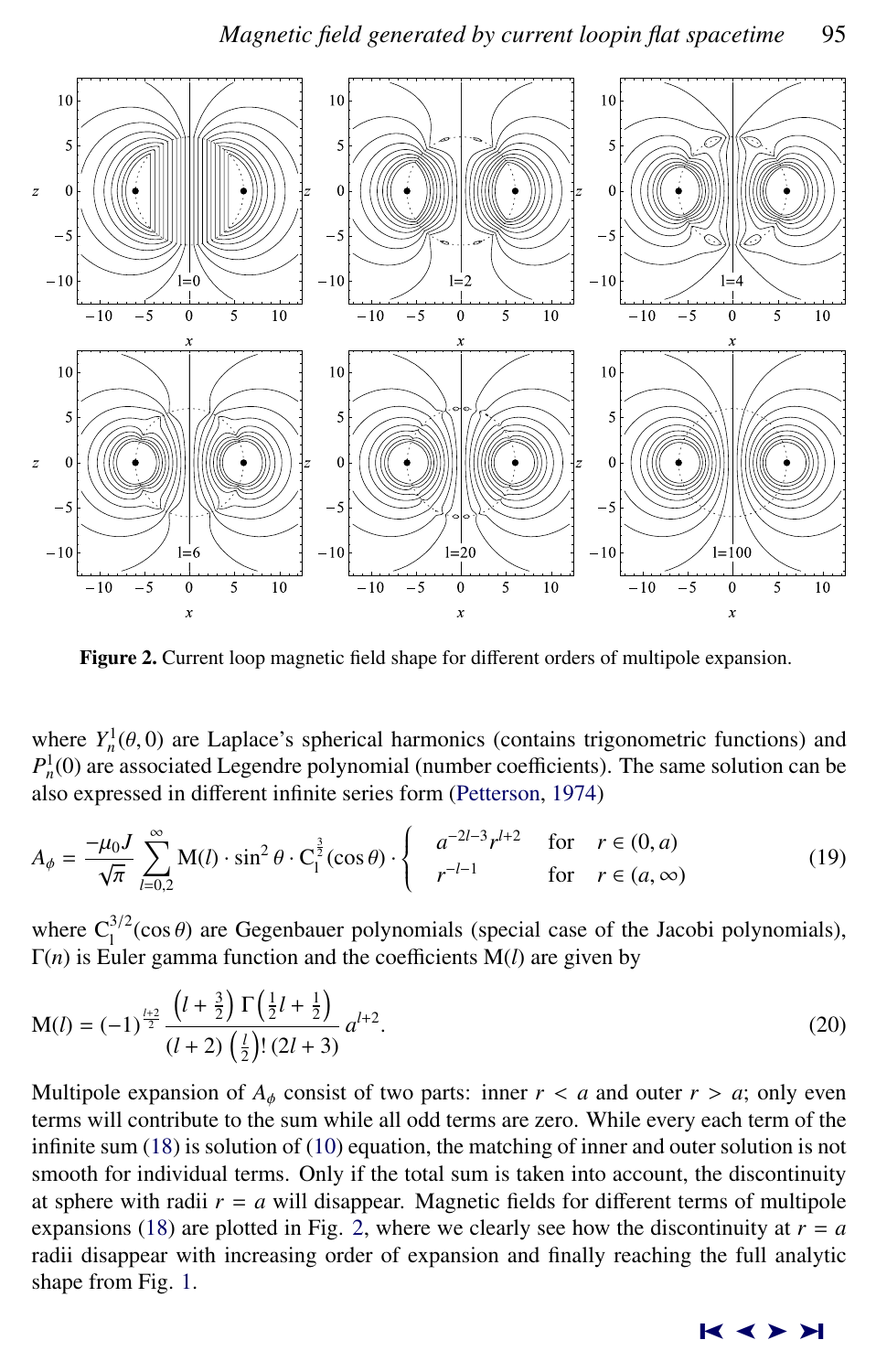<span id="page-5-0"></span>

Figure 3. Current loop magnetic field shape for different orders of power series expansion.

Fist terms of the [\(18\)](#page-3-0) and [\(19\)](#page-4-0) series are

$$
r \in (0, a) \quad A^{\widehat{\phi}} = \frac{\mu_0 J r \sin \theta}{4a} + \dots \qquad r \in (a, \infty) \quad A^{\widehat{\phi}} = \frac{\mu_0 J a^2 \sin \theta}{4r^2} + \dots \tag{21}
$$

As we can see, the first term stands for uniform magnetic field  $(B = \mu_0 J/2a)$  in the case of inner solution  $r < a$ , while dipole field in the case of outer solution  $r > a$ .

# 3.2 Power series expansion

An alternative expansion was mentioned in [\(Jackson,](#page-7-0) [1998\)](#page-7-0). Using powers series expansion, the solution to the [\(10\)](#page-2-0) equation can be written as

$$
A_{\phi(n)}(r,\theta) = \frac{\mu_0 I}{2} \sum_{l=1,2}^n \frac{\pi \left[ (-1)^{n+1} + 1 \right] (2n)!}{(n!)^2 \Gamma \left( -\frac{n}{2} \right)^2 \Gamma (n+2)} \cdot \frac{(ar \sin \theta)^{n+1}}{\left( a^2 + r^2 \right)^{n+\frac{1}{2}}} \tag{22}
$$

where  $\Gamma(n)$  is Euler gamma function and  $n \to \infty$ . All even terms are zero and only odd terms will contribute to the sum. Fist terms of the (22) expansions are

$$
A^{\widehat{\phi}}(r,\theta) = \frac{\mu_0 J a^2 r \sin \theta}{4 \left(a^2 + r^2\right)^{3/2}} + \frac{15 \mu_0 J a^4 r^3 \sin^3 \theta}{32 \left(a^2 + r^2\right)^{7/2}} + \frac{315 \mu_0 J a^6 r^5 \sin^5 \theta}{256 \left(a^2 + r^2\right)^{11/2}} + \dots
$$
 (23)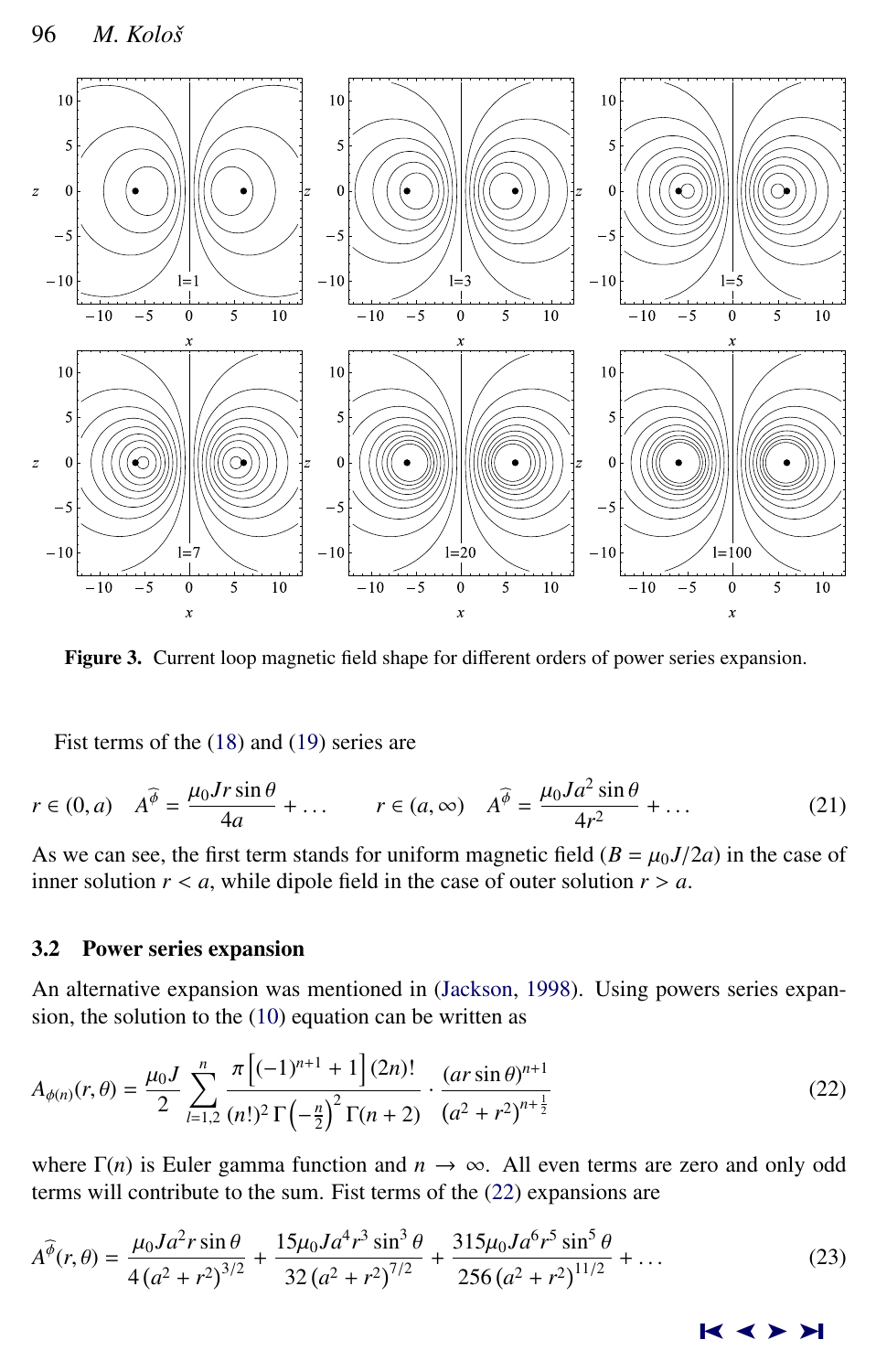

**Figure 4.** Different modes of current density  $J^{\phi}_{*(n)}(r, \theta)$  for power series expansion [\(22\)](#page-5-0).

While any individual term of [\(22\)](#page-5-0) expansion are smooth function of  $r$  and  $\theta$  coordinates, only the total sum  $A_{\phi}$  is solution of [\(10\)](#page-2-0) equation with current [\(12\)](#page-2-0). Individual terms of [\(22\)](#page-5-0) expansion are solutions of [\(12\)](#page-2-0) equation with current  $J^{\phi}$  not in thin steep delta function shape, but given by

$$
\widehat{J_{(n)}^{\theta}}(r,\theta) = \frac{2a^3 I}{\sqrt{\pi}} \frac{\Gamma\left(n + \frac{5}{2}\right)}{\Gamma\left(\frac{n+1}{2}\right) \Gamma\left(\frac{n+3}{2}\right)} \frac{(ar \sin \theta)^n}{\left(a^2 + r^2\right)^{n + \frac{5}{2}}}.
$$
\n(24)

The current distribution  $J_{*(n)}^{\varphi}$  has been already summed up. The maximum of the current distribution function  $J_{*(n)}^{\varphi}(r, \theta)$ , for individual term *n* of power expansion [\(22\)](#page-5-0), is located in equatorial plane and helow the actual current loop position *a* equatorial plane and below the actual current loop position *a*

$$
r_{\max(n)} = a\sqrt{n}/\sqrt{n+5}, \quad \theta_{\max(n)} = \pi/2.
$$
 (25)

Also maximum of the electromagnetic four-potential  $A^{\phi}(r, \theta)$  is shifted below the actual position of the current loop and its peak value is level down position of the current loop and its peak value is level down.

Magnetic field shape for different terms in power series expansion [\(22\)](#page-5-0) is plotted in Fig. [3.](#page-5-0) As we can see, even the first term of power series expansion [\(22\)](#page-5-0) is in very good agreement with the full analytic solution [\(14\)](#page-3-0), if you are not close to position of the current loop. Contrary to the multipole expansion [\(18\)](#page-3-0), the terms of power expansion are smooth and suitable for charged particle trajectory calculation.